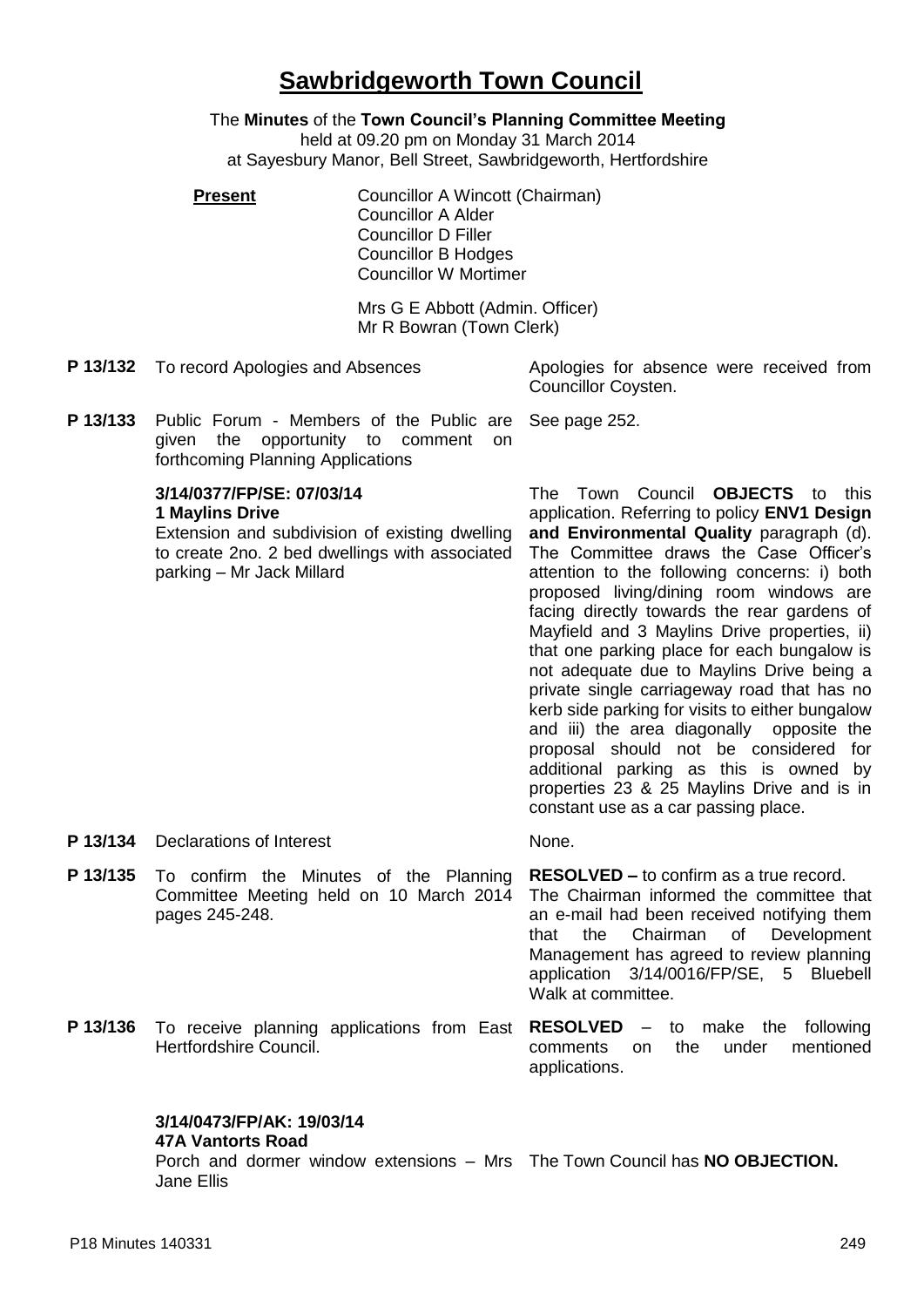|          | 3/14/0492/FP/NM: 24/03/14<br>The Fuschias, 5 Rowan Walk<br>Replacement of rear door and window with bi- The Town Council has NO OBJECTION.<br>fold doors - Mr Tim Crouchman |                                                                                                             |
|----------|-----------------------------------------------------------------------------------------------------------------------------------------------------------------------------|-------------------------------------------------------------------------------------------------------------|
| P 13/137 | To receive any late Planning Applications None<br>received following the publication of this<br>Agenda.                                                                     |                                                                                                             |
| P 13/138 | To note Planning Decisions received from East NOTED: the report on planning application<br>Hertfordshire Council.                                                           | decisions now received.                                                                                     |
|          | 3/13/2084/AD<br>121 London Road<br>2 no. non-illuminated fascia signs                                                                                                       | <b>Granted</b><br>(Objected)                                                                                |
|          | 3/13/2193/FP<br><b>13 Rowney Wood</b><br>Extensions to dwelling and sub-division to create<br>on additional two bed dwelling                                                | <b>Granted</b><br>(Case Office notified of lack of<br>additional<br>parking<br>in<br>the<br>turning circle) |
|          | 3/13/2260/FP<br><b>Pishiobury House, Pishiobury Drive</b><br>Change of use of annexe from office to 1no. two<br>bed dwelling                                                | <b>Granted</b><br>(No objection)                                                                            |
|          | 3/13/2264/FP<br><b>Sawbridgeworth Football Club, Crofters</b><br>Erection 8 metre high fence                                                                                | <b>Refused</b><br>(No objection)                                                                            |
|          | 3/14/0001/FP<br><b>44 Pishiobury Drive</b><br>Two storey side and first floor rear extensions, 2<br>no. Juliet balconies, new front canopy and first floor<br>flank window  | Granted<br>(No objection)                                                                                   |
|          | 3/14/0004/PC<br><b>Tednambury Farm, Tednambury, Spellbrook</b><br>Conversion of 130 sqm of agricultural storage to<br>office use (A2)                                       | Prior approval is not required<br>(No objection)                                                            |
|          | 3/14/0011/LB<br>2 Fair Green<br>Replacement of back door                                                                                                                    | <b>Granted</b><br>(No comment)                                                                              |
|          | 3/14/0057/FP<br>2 Linwood<br>Two storey side and single storey rear extensions                                                                                              | <b>Granted</b><br>(No objection)                                                                            |
|          | 3/14/0068/FP<br>Knysna, Redricks Lane<br>First floor front extension. French doors to<br>front/side to front patio and roof lantern added                                   | <b>Granted</b><br>(No objection)                                                                            |
|          | 3/14/0097/FP<br><b>4 Hoestock Road</b><br>Change of use of part of ground floor from office<br>(B1) to retail (A1)                                                          | <b>Granted</b><br>(No objection)                                                                            |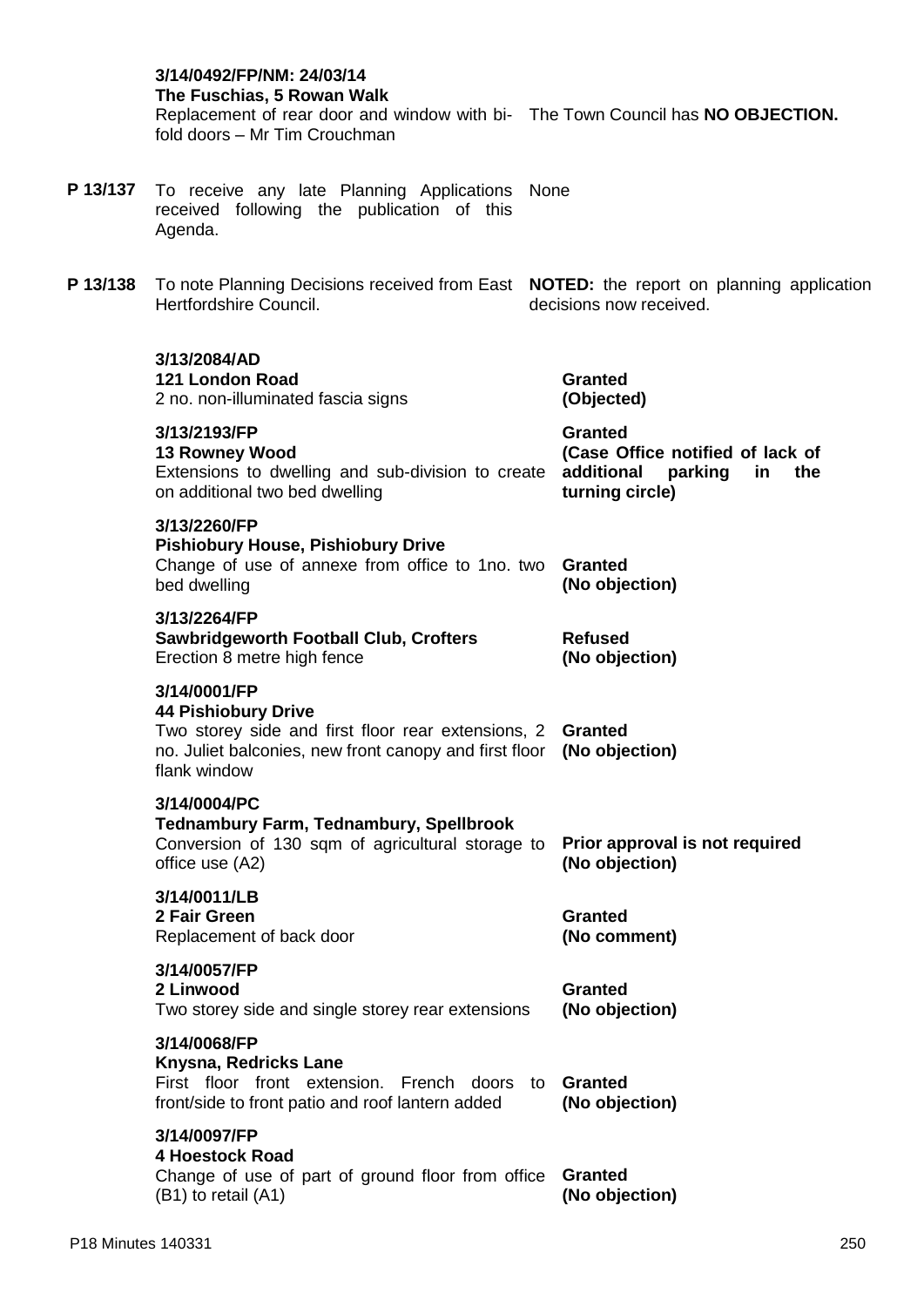# **P 13/139 PLANNING APPEALS**

To receive notification and decisions from E.H.C. of Planning Appeal(s)

#### **3/13/0581/FP**

#### **Newports, 84 High Wych Road**

Demolition of existing single storey extensions, **The appeal is dismissed.** erection of new detached two bedroom dwelling, alterations to host dwelling and construction of detached single garage and gravelled parking area and crossover

#### **3/13/1118/FP**

#### **Land to the rear of The Forebury substation, The Forebury**

New detached four bedroom dwelling with **The appeal is dismissed.** associated garage and parking

#### **3/13/1410/FP**

#### **130 High Wych Road**

Enlargement of existing garage to gain playroom in **The appeal is dismissed.** loft space

The Meeting closed at 09.55 pm

**Signed** 

**Dated**\_\_\_\_\_\_\_\_\_\_\_\_\_\_\_\_\_\_\_\_\_\_\_\_